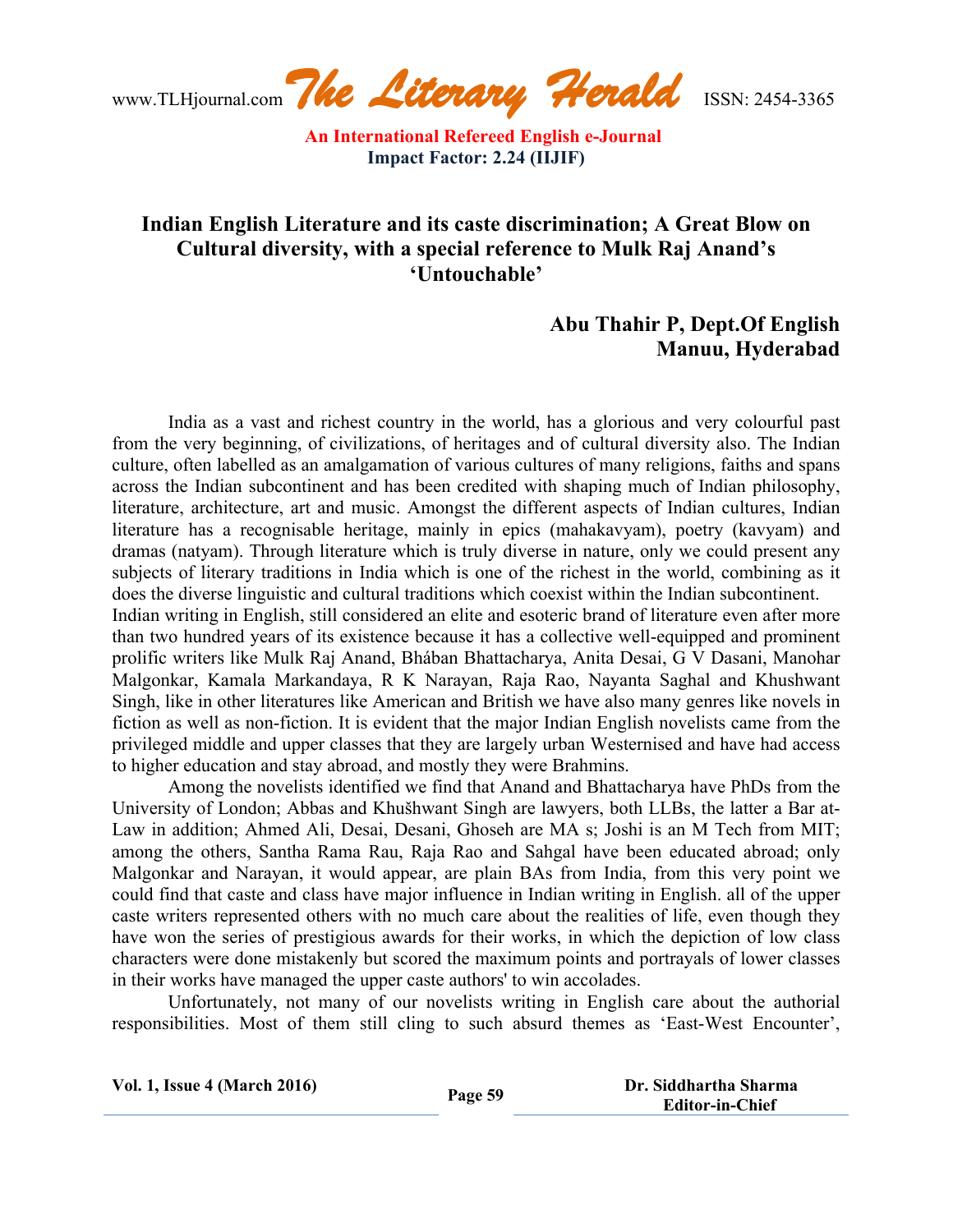www.TLHjournal.com*The Literary Herald*ISSN: 2454-3365

'Tradition-Modernity Conflict', 'Alienation', 'Spiritual Quest', 'Search for Identity', and the like. That most of our English novelists live either in metropolitan cities or in foreign/ western countries is an important and deciding factor in the choice of themes and characters. They hardly have any first-hand experience of Indian life, culture and heritage, they were not able to speak of rural life, and therefore they feel more comfortable and secure with selecting themes and characters from the privileged class of people. As a result, not only Dalit, but also the underprivileged classes of Indian society rarely find space in Indian novels in English.

As a result most of the Dalit characters were portrayed by upper caste Hindus and such portrayals were based on mere observation, which turned out to be shallow, in authentic and just stereotypes of what they perceived. In fact literature which is meant for challenging the underrepresentation, negative stereotyping and discrimination in society - based not just on ethnicity, but also on religion, gender, sexual orientation, disability and helped to promote equality, but it was a great failure of Indian society, where lower class people have no access to education and therefore couldn't stand at least through writings and resist themselves. Here Dalit writers who stood for all marginalised and under privileged classes who are excluded from mainstream society especially minorities and wrote their harsh realities for the sake of their betterment.

Emerging of Dalit literature as a discourse was of a great importance as Arundhati Roy has observed: "I do believe that in India we practice a form of apartheid that goes unnoticed by the rest of the world. And it is as important for Dalits to tell their stories as it has been for colonized peoples to write their own histories. When Dalit literature has blossomed and is in full stride, then contemporary (upper caste?) Indian literature's amazing ability to ignore the true brutality and ugliness of the society in which we live, will be seen for what it is: bad literature. It will become irrelevant."

When Indian novelists pen a literary work about the lower classes, there is always a risk of caricature and mirroring the realities of Dalit's life. The tradition of Upper caste writers dealing with the subject of Untouchability or Dalit life starts with the publication of Mulk Raj Anand's first novel "Untouchable"(1935). Other works by Anand Coolie (1936), Two Leaves and a Bud (1937), The Old Woman and the Cow (1960), and The Road (1961). However the problem of untouchables does not seem to have properly addressed in this novel it Stands up for the cause of the untouchables, unlike his predecessor and contemporary writers.

#### **Class/Caste Dichotomy**

In Indian English literature, the dominance of caste hierarchy among the writers especially Brahmins is unjustifiable, because what they represented was the caste or Varna not the class or the race. But still there are many critics like Makarand R Paranjape who argues through his journal article 'perspectives, caste of Indian English novel' that really Dalit struggle was a class struggle not a caste struggle at all, using some strange arguments of elitism and debrahamanisation. K Satyanarayana responds to the argument with sound proofs and evidences through his article in same journal 'Politics of Self –Representation Case of a 'De,-Brahminised'

| <b>Vol. 1, Issue 4 (March 2016)</b> | Page 60 | Dr. Siddhartha Sharma  |
|-------------------------------------|---------|------------------------|
|                                     |         | <b>Editor-in-Chief</b> |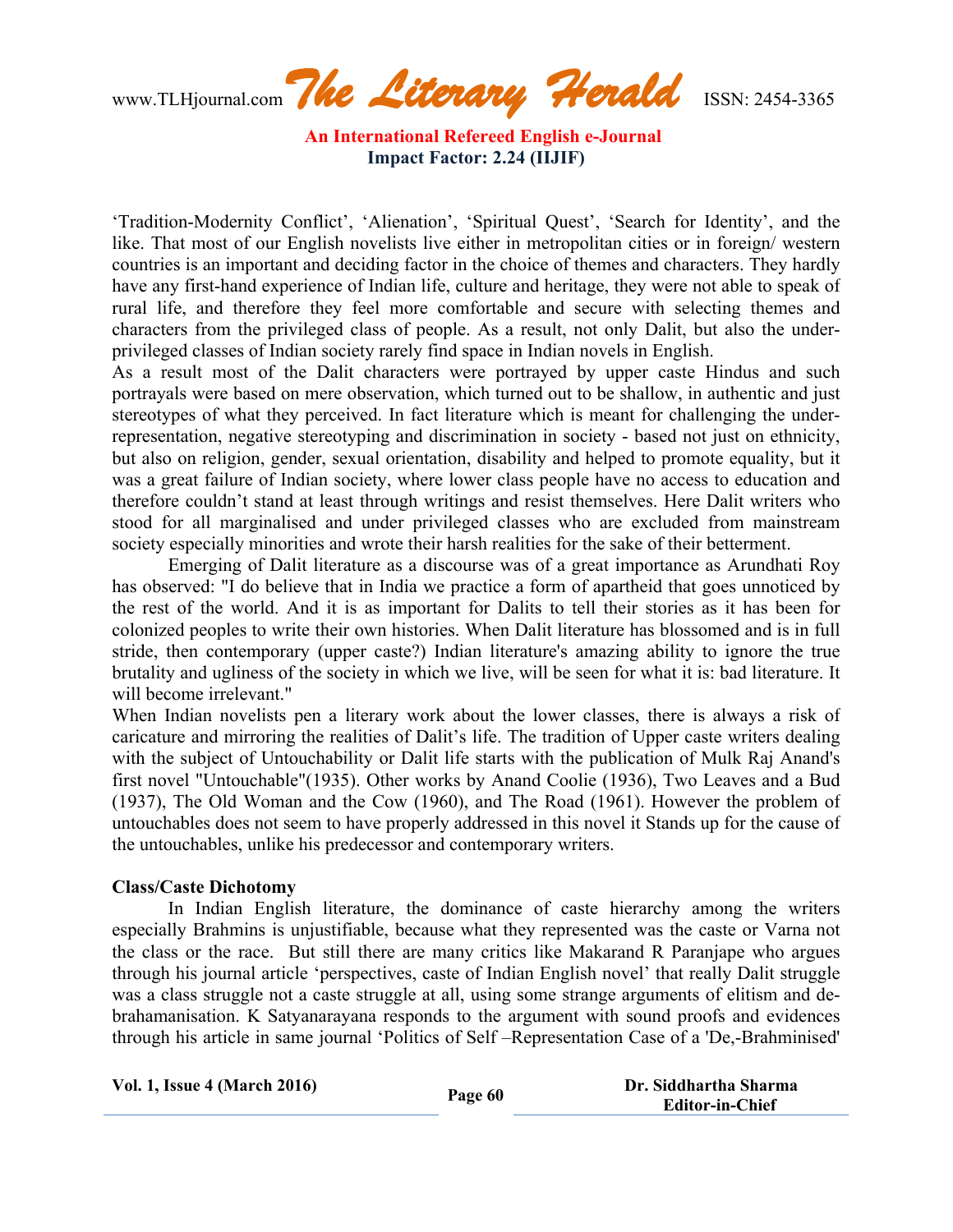www.TLHjournal.com*The Literary Herald*ISSN: 2454-3365

Brahmin' which establishes the very existence of caste hierarchy in Indian English novels like in 'untouchable' penned by Mulk Raj Anand. He could find that what Paranjape makes some hints about 'the privileged middle and upper class' mostly they are Brahmins which indicates that caste and class are interrelated each other and it is separable.

Another notion of De-brahmanisation which is justified by paranjape is that most of the Brahmin writers who are de-brahmanised by shedding their traditional values, symbols and ways of life since they adopted westernisation, gave up hereditary caste based privileges unilaterally and acquired other secular privileges also by marrying the women out of their caste and class even foreigners also like Ramaswamy and also by going outside for higher education which was the violation of their traditional rules and restrictions like endogamy, commensality, hereditary occupations, notions of purity/impurity, and a sense of hierarchy. But Satyanarayana redefined this De-brahmanisation as Re-brahmanisation since "the ideal Brahman hood" while giving up the "ritual surface' or traditional rules were some examples of the reformulation/reinforcement of caste identity and it was a clash between their traditional and 'progressive Brahmin hood' or we can consider it as only violation of the 'traditional caste rules' but not their identity of caste itself. The social change that the Brahmins are said to have associated with always "ensure [their survival but facilitate retaining a position of high status and authority" (p 2299). Paranjape himself admits that

*"The Brahmins did not give up hereditary, caste-based privileges unilaterally, but set about to acquire new, secular privileges*" (p 2301).

Then what we could understand from this is that even though class and caste both are interrelated or there is a class or caste dichotomy between each other, the fact is that we can't never change our caste or Varna, but what we can do is to change our class or race in a sense. We can ensure that Dalit struggle was not a class struggle but it was a caste struggle by any means especially in Indian writing in English.

#### **Untouchable**

Untouchable (1935) penned by Mulk Raj Anand is the story of one day in the life of a Dalit named Bakha belonging to the sweeper caste. Although he is conscious of the "six thousand years of racial and class superiority" He is attacked by the upper caste people for accidentally touching a man in the street. Then the primal instincts of the urbane high caste people and the insecurities of caste hierarchy are exposed throughout the novel.

Through Bakha, the novelist realistically interrogates the issues of untouchability, segregation and oppression in the Indian context. The plights of untouchables are represented through Bakha and his fresh re-cognition of the various manners of isolation and oppression: caste-bound wells, his exclusion from formal education, the sin of having the audacity to smoke, the difficulty of buying something when one cannot touch or be touched, dalits being forbidden from entering into temples, the difficulty of moving along a street without touching or being touched, his

| <b>Vol. 1, Issue 4 (March 2016)</b> | Page 61 | Dr. Siddhartha Sharma  |
|-------------------------------------|---------|------------------------|
|                                     |         | <b>Editor-in-Chief</b> |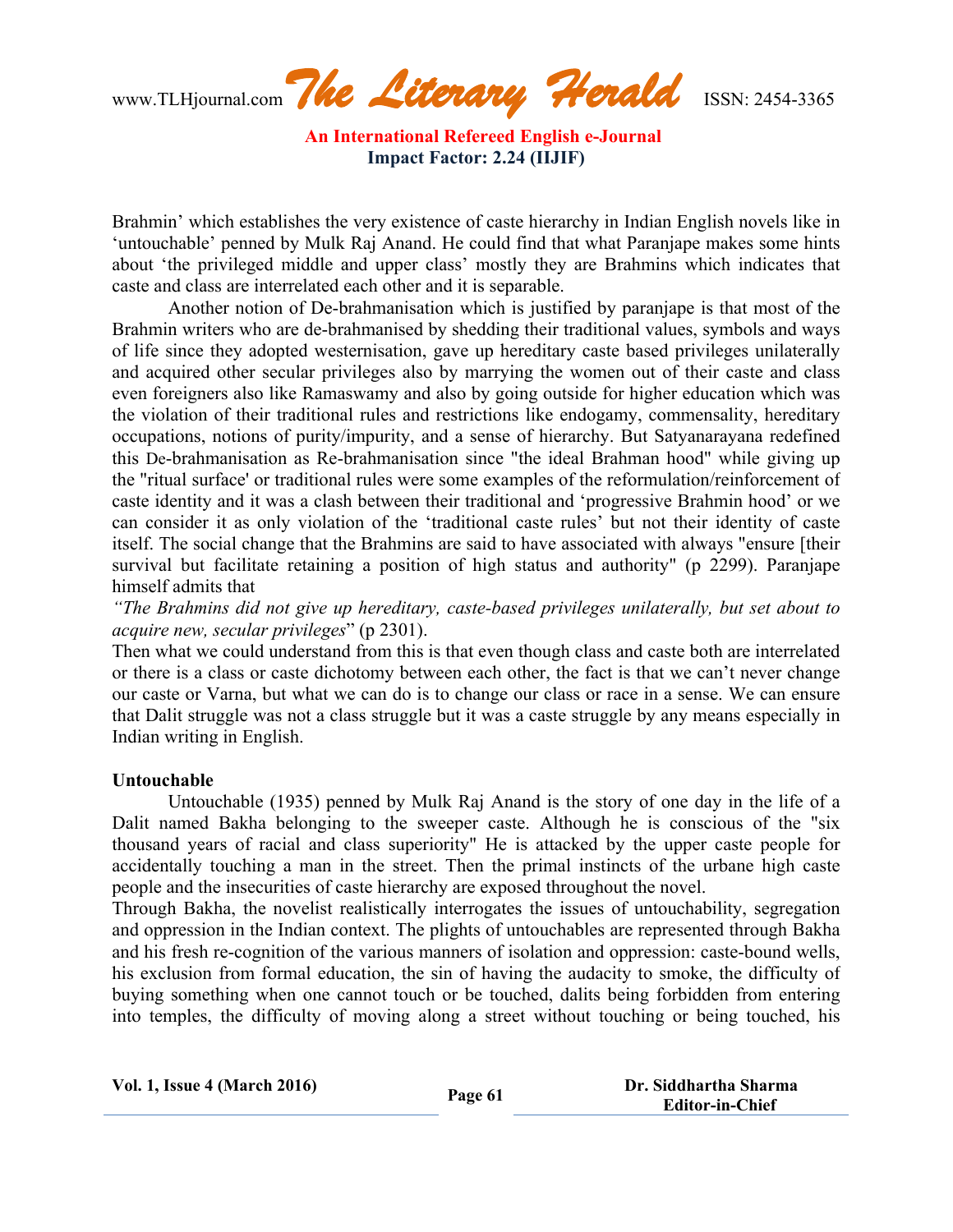www.TLHjournal.com*The Literary Herald*ISSN: 2454-3365

clothes and cleanliness becoming objects of ridicule, and even being accused of defiling a high caste boy he carries home who was injured in the hockey field.

At the end of the day, Bakha has to choose from three options. perhaps these were the only choices which the novelist could think of in the context of the colonial India. First, conversion: a missionary advises him to become a Christian, which would free him from his caste identity and his enslavement; secondly, he listens to Gandhi's vision of social reform to end the miseries of the untouchables; and thirdly, he learns about the modern mechanised system of sanitation, which would no more require an untouchable to do his/her job manually. Insulted and abused several times during the day, Bakha is still in a state of confusion. He cannot reach a solution, because the novelist cannot offer any; he/she can merely present the realities before the reader.

Anand fails to understand the real problems of dalits and what he says is through his point of view not of dalits or low class people. Behind this there is a great history that his political and literary begins with the awareness of the oppression of British imperialism in India, with the massacre at Jalian wala bagh in 1919.a year after he came to England, where he witnessed general strike in London (1926), which was stricken in his mind of self-respect against the coolies in India, porters and sweepers also who were being kicked out from the fore front. He called them "the better off untouchables of Europe".

Bakha's aspirations for a better life, as manifest in his desiring of knowledge of the English language and of Britain military clothing, primarily as an indication of his intellectual and cultural poverty, which means that Dalit's identity is questioned both intellectually and culturally and it is very obvious that also indicates Anand's ignorance about Dalit aspirations. Anand here takes some attempts to bridge gaps between desires and access to the means of fulfilling these desires (desire for English and western clothing). Bakha's father tells him that schools were meant for Babus not for the sweepers, he is not allowed to enter school because parents would not allow their sons to be contaminated by the touch of the low caste man's sons and masters also wouldn't teach the outcastes lest their fingers should touch the leaves of the outcaste's books and they be polluted.

After Anand's return to India in 1945, he began narrating his life story but was left incomplete at the time of his death, four of which were taken from well-known speech in Shakespeare's 'A you like it', where life is divided into seven ages and which begins "all the world's a stage/ and the men and women merely players". 'Untouchable' and 'coolie' were his best works and his publication of the book titled 'conversations in Bloomsbury' is about literary figures in England like Virginia Woolf, TS Elliot, DH Lawrence, Leonard Woolf, Aldous Huxley and EM Forster. Gandhi who was responsible for his writing of 'untouchable' focussing on Gandhian principles.

## **Gandhi and Ambedkar**

Since Mulk Raj Anand was an admirer of Gandhi, he followed Gandhian principles throughout the novel, in every crook and corner of his thoughts, where he quotes his speech; "I

| <b>Vol. 1, Issue 4 (March 2016)</b> | Page 62 | Dr. Siddhartha Sharma  |
|-------------------------------------|---------|------------------------|
|                                     |         | <b>Editor-in-Chief</b> |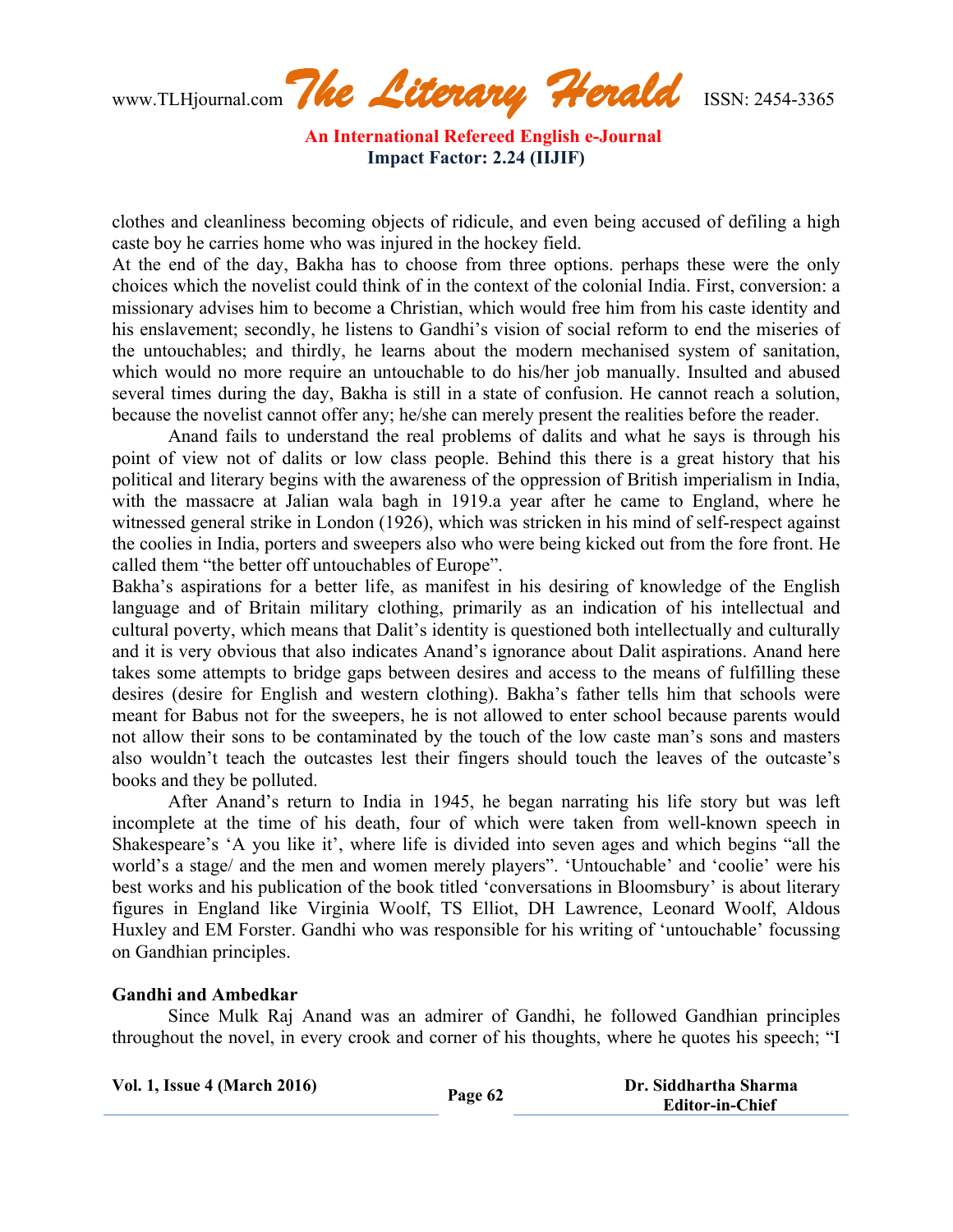www.TLHjournal.com*The Literary Herald*ISSN: 2454-3365

claim in my own person to represent the vast mass of untouchables" and he declares that of his decision to go on a hunger strike if separate electorates given to untouchables. Once the independence movement got underway, nationalist Indians like Gandhi and Nehru were expected to shed their western masculine attire and swadeshi; he began to dress upon his return in India after twenty years abroad, never having lived in an Indian village, but being from upper class society dalits suffered a lot to accommodate him, unlike Ambedkar who was most inclusive than Gandhi. Here the problem lies with treating with marginalised in a bad manner not with the doing job like sweeping or other works.

Ambedkar, having ten years spent abroad in USA and England, couldn't afford this luxury of going Indian, on his return to India but he was by "caste" a Maher, being a Londontrained barrister of law like Gandhi, he had to constantly battle caste discrimination and fight against the social disparities, despite his foreign degrees and the role he was to play in the shaping of new nation. Hence, in public Ambedkar was always dressed in formal western attire, in a full western suit with a tie, with a pen in his pocket, often with a book in his hand and certainly with formal closed shoes on his feet.

He believed with education, political power and better employment opportunities only can do betterment because they are supposed to be more formal in their appearances in order to maintain their status according to the social mobility or expectations that society have of them.in the novel also Bakha's sense of self-respect and nationalist project to dress and be "Indian".

Eleanor Zelliot states that; "while Gandhi's saint-peasant garb reinforced the identity with the Indian masses he sought, Ambedkar's western dress and his independent critical temperament underlined the new identity he sought for the Maher" then both kept their identities throughout the life but Ambedkar contributed than Gandhi did for the sake of Dalit movements and his living style was the same to that of Dalit but what Gandhi tried is to live as a Dalit refusing all luxuries of life in simplicity which is entirely different from the harsh realities of Dalit lives.

Another main deviations between Gandhi and Ambedkar were the matter of "conversion" which was selected by Ambedkar in order to escape from the caste hierarchy, understanding that standing within the framework of Hinduism he can't never get salvation from this evil because there within the ideology of Hinduism the caste hierarchy exists then by breaking this bound to religion only he can get emancipation from this deep rooted casteism that is why he chose the Buddhism to be converted in to it, where no casteist practices at all. He says that; "I was born as a Hindu but I will not die as Hindu".

But Gandhi tried to defend casteism standing within the religion itself, not having much concern with the fact that Hinduism itself promotes the very idea of casteist attitudes, since there are myths about the births of various castes like Brahmin from head, Kshatriyas from chest, Vaishyas from knee and Shudras from the feet. We can see the success of Ambedkar where Gandhi failed because of religion. From here we can see the importance of conversion which is the only way to get salvation from these casteist attitudes.

| <b>Vol. 1, Issue 4 (March 2016)</b> | Page 63 | Dr. Siddhartha Sharma |
|-------------------------------------|---------|-----------------------|
|                                     |         | Editor-in-Chief       |